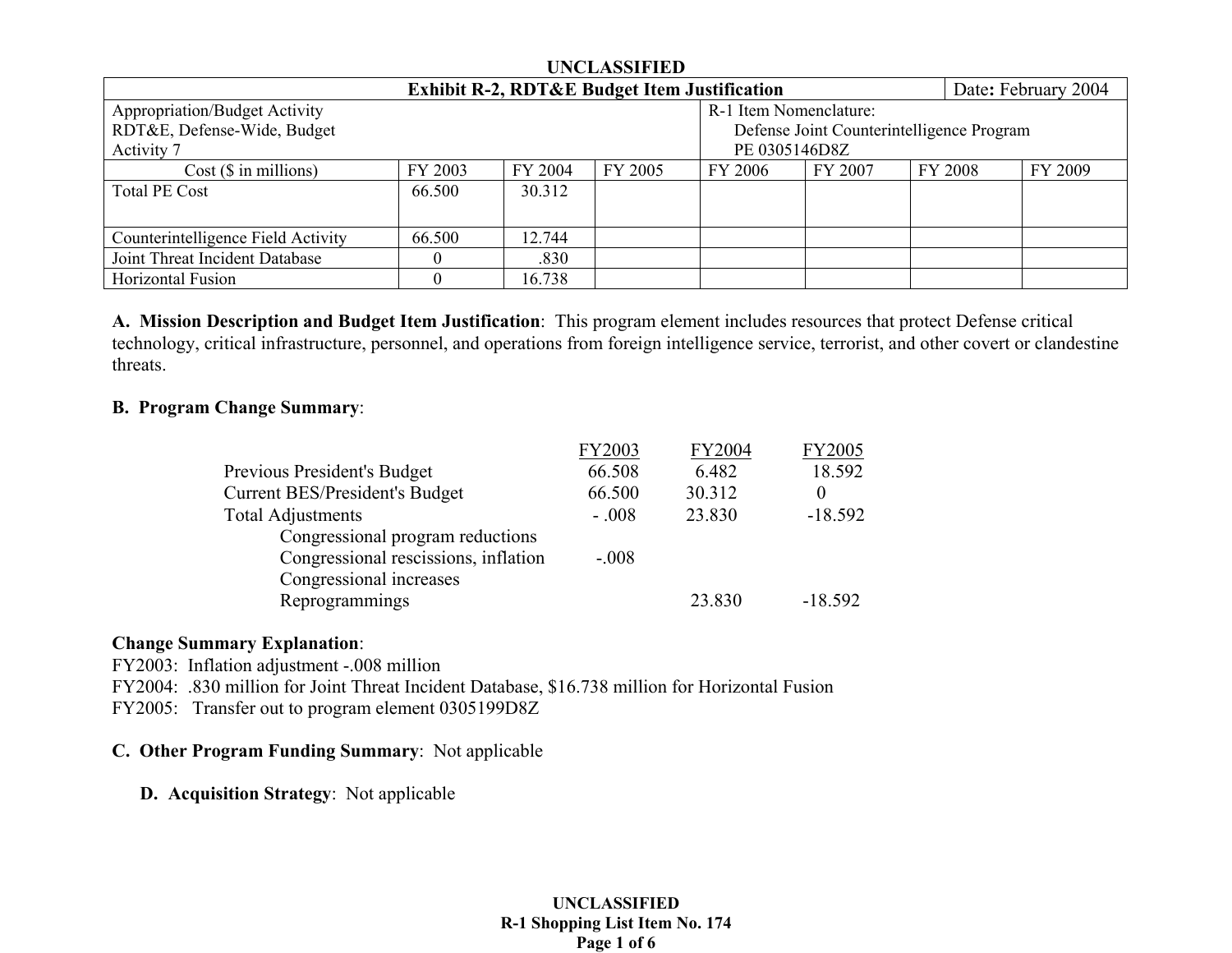| Date: February 2004<br><b>Exhibit R-2a, RDT&amp;E Project Justification</b> |                                            |         |         |       |           |                                        |           |  |  |
|-----------------------------------------------------------------------------|--------------------------------------------|---------|---------|-------|-----------|----------------------------------------|-----------|--|--|
| <b>Appropriation/Budget Activity</b>                                        |                                            |         |         |       |           | Project Name and Number: Defense Joint |           |  |  |
| RDT&E,DW BA7                                                                | Counterintelligence Program (PE 0305146DZ) |         |         |       |           |                                        |           |  |  |
| $Cost$ ( $\$\$ in millions)                                                 | FY 2003                                    | FY 2004 | FY 2005 | FY    | $FY$ 2007 | FY 2008                                | FY 2009   |  |  |
|                                                                             |                                            |         |         | 2006  |           |                                        |           |  |  |
| Counterintelligence Field Activity                                          | 66.500                                     | 12.744  | 0.000   | 0.000 | 0.000     | 0.000                                  | 0.000     |  |  |
| (CIFA)                                                                      |                                            |         |         |       |           |                                        |           |  |  |
| <b>RDT&amp;E Articles Quantity</b>                                          | $\rm N/A$                                  | N/A     | N/A     | N/A   | N/A       | N/A                                    | $\rm N/A$ |  |  |

**Mission Description and Budget Item Justification:** The CIFA is a Defense Counterintelligence risk assessment activity that supports the protection of Defense critical technologies, critical information infrastructure, personnel, and operations from foreign intelligence service, terrorist, and other covert or clandestine threats. Functions include top-level horizontal CI threat, vulnerability and operational assessments in support of DoD CI elements identifying and neutralizing foreign intelligence espionage as well as DoD CI elements that are helping to protect forces and critical infrastructures. Because these missions are dependent on the latest technology this effort uses leading edge information technologies and data harvesting and storage capabilities to support tactical, operational, and strategic risk and threat assessments.

# **B. Accomplishments/Planned Program**

|                                    | FY 2003 | 2004<br>FV | FY 2005 |
|------------------------------------|---------|------------|---------|
| Accomplishment/ Effort/Subtotal    | 66.500  | 12.744     | 0.000   |
| Cost                               |         |            |         |
| <b>RDT&amp;E Articles Quantity</b> | N/A     | N/A        | N/A     |

FY 2003 Accomplishments:

 Fielded the Advanced Analytic Center, which consolidated lessons learned from the JCAG Analytic Center and spiral new technologies, capabilities, and data sources into an Advanced Information System.

- Established the CI Operations Center in Colorado Springs, as a compliment to the Advanced Analytic Center and as a key support facility in case of emergency.

-Continued support to FTTTF with additional and improved analytic and storage capabilities and infrastructure.

- Continued Technology/Operations Beta site activities which provided the capability to assess, integrate, and test the applicability of commercial and government technologies that supported the CIFA mission, and provided to the analysts the ability to evaluate potential analytical tools and evolve analytical processes.

- Provided support to the CI community in the areas of exploiting commercial data from 200 million container data, digitizing all CI and investigative files for exploitation (AFOSI), specialized analysis in regard to state-sponsored terrorism (JS/J2-CI), supporting FIS-related task force (FBI-DIA-OSI-NSA-NCIX-DoC-Army), WMD Asymmetric Threat Options Analysis (NCIS), suspicious reporting, law enforcement, and counterintelligence threat analyses (JS/J34 and HLS), DoD foreign visitor tracking system (Cornerstone), DoD offensive counterespionage operations analyses, and assisting in identification and definition of Critical

## **UNCLASSIFIED R-1 Shopping List Item No. 174 Page 2 of 6**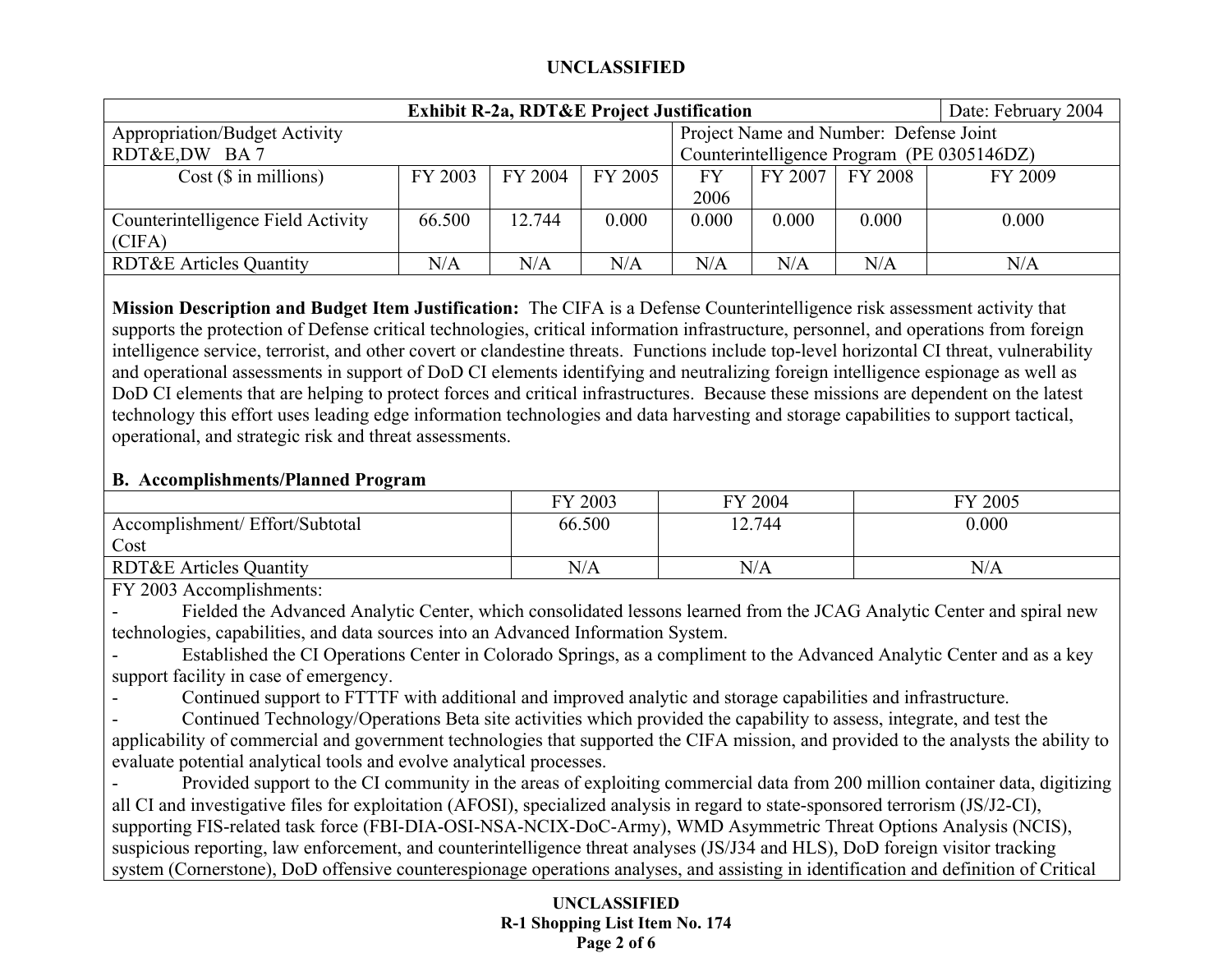National Assets.

FY 2004 Accomplishments:

 Design, develop, test, and field the CIFA Collaboration and Data Storage Center between and among the Defense Intelligence components, private sector, and academia partners.

- Continue to provide support to the CI community in the areas of exploiting commercial data from 200 million container data, digitizing all CI and investigative files for exploitation (AFOSI), specialized analysis in regard to state-sponsored terrorism (JS/J2-CI), supporting FIS-related task force (FBI-DIA-OSI-NSA-NCIX-DoC-Army), WMD Asymmetric Threat Options Analysis (NCIS), suspicious reporting, law enforcement, and counterintelligence threat analyses (JS/J34 and HLS), DoD foreign visitor tracking system (Cornerstone), DoD offensive counterespionage operations analyses, and assisting in identification and definition of Critical National Assets.

FY 2005 Plans: N/A

|                | C. Other Program Funding Summary:                                                                                            |             |             |                  |                  |             |             |             |             | To |
|----------------|------------------------------------------------------------------------------------------------------------------------------|-------------|-------------|------------------|------------------|-------------|-------------|-------------|-------------|----|
| Total          |                                                                                                                              |             |             |                  |                  |             |             |             |             |    |
|                |                                                                                                                              | <b>FY02</b> | <b>FY03</b> | FY <sub>04</sub> | FY <sub>05</sub> | <b>FY06</b> | <b>FY07</b> | <b>FY08</b> | <b>FY09</b> |    |
| Complete       | Cost                                                                                                                         |             |             |                  |                  |             |             |             |             |    |
|                |                                                                                                                              |             |             |                  |                  |             |             |             |             |    |
| Not applicable |                                                                                                                              |             |             |                  |                  |             |             |             |             |    |
|                |                                                                                                                              |             |             |                  |                  |             |             |             |             |    |
|                | <b>D. Acquisition Strategy.</b> The JCAG program follows a Systems Development Life Cycle methodology using existing GSA and |             |             |                  |                  |             |             |             |             |    |
|                |                                                                                                                              |             |             |                  |                  |             |             |             |             |    |
|                | DoD contract vehicles to ensure schedule, budget, technology insertion and risk mitigation goals are met.                    |             |             |                  |                  |             |             |             |             |    |
| Е.             | <b>Major Performers:</b>                                                                                                     |             |             |                  |                  |             |             |             |             |    |
|                | DoD Data Analysis and Engineering Contract, Harris Technical Services Corporation, Alexandria, VA, provides analysis of all  |             |             |                  |                  |             |             |             |             |    |
|                | source data and provides system design support to the data analysis function.                                                |             |             |                  |                  |             |             |             |             |    |
| $\bullet$      | Gray Hawk Systems, Inc., Alexandria, VA, provides Systems Engineering and Technical Assistance (SETA).                       |             |             |                  |                  |             |             |             |             |    |
| $\bullet$      | SYtex Inc., Doylestown, PA, provides systems development and engineering support, and Threat Analysis support.               |             |             |                  |                  |             |             |             |             |    |
|                |                                                                                                                              |             |             |                  |                  |             |             |             |             |    |
| $\bullet$      | Oracle Inc., Bethesda, MD, provides technical research, development, and test support.                                       |             |             |                  |                  |             |             |             |             |    |
| $\bullet$      | White Oak Technologies, Silver Spring, MD, provides data harvesting and extraction support                                   |             |             |                  |                  |             |             |             |             |    |
| $\bullet$      | MZM Inc., provides data acquisition and storage support                                                                      |             |             |                  |                  |             |             |             |             |    |
|                | UNISYS Inc., provides technical exploration and development support                                                          |             |             |                  |                  |             |             |             |             |    |
|                |                                                                                                                              |             |             |                  |                  |             |             |             |             |    |
|                |                                                                                                                              |             |             |                  |                  |             |             |             |             |    |
|                |                                                                                                                              |             |             |                  |                  |             |             |             |             |    |
|                |                                                                                                                              |             |             |                  |                  |             |             |             |             |    |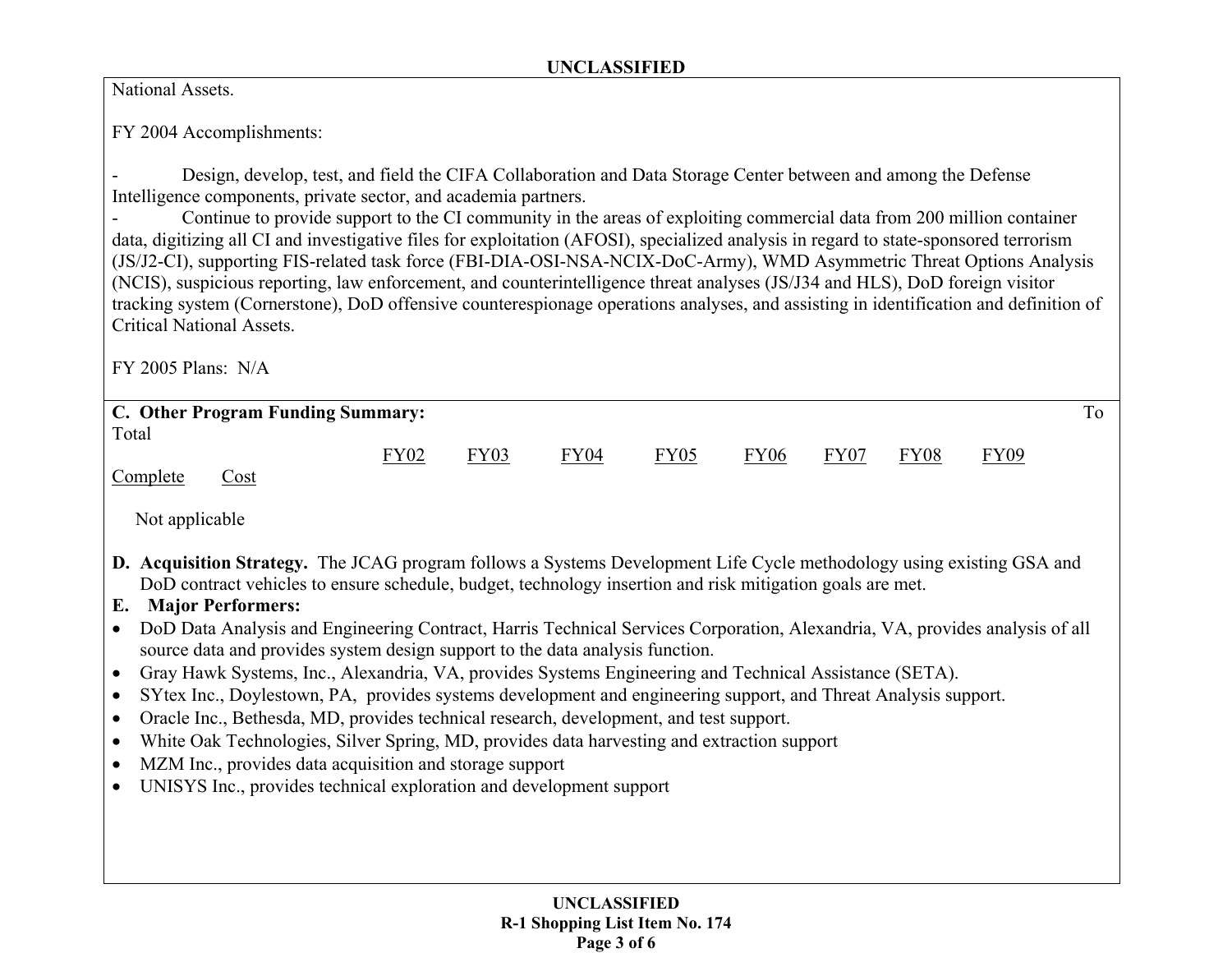| UNCLASSIFIED                                         |         |                                                            |         |                           |           |                     |         |
|------------------------------------------------------|---------|------------------------------------------------------------|---------|---------------------------|-----------|---------------------|---------|
| <b>Exhibit R-2a, RDT&amp;E Project Justification</b> |         |                                                            |         |                           |           | Date: February 2004 |         |
| <b>Appropriation/Budget Activity</b>                 |         | Project Name and Number: Defense Joint Counterintelligence |         |                           |           |                     |         |
| RDT&E,DW BA7                                         |         |                                                            |         | Program (PE $0305146DZ$ ) |           |                     |         |
| $Cost$ ( $\$\$ in millions)                          | FY 2003 | FY 2004                                                    | FY 2005 | FY 2006                   | FY 2007   | FY 2008             | FY 2009 |
| Horizontal Fusion                                    |         | 16.738                                                     | 0.000   | 0.000                     | 0.000     | 0.000               | 0.000   |
| <b>RDT&amp;E Articles Quantity</b>                   | N/A     | $\rm N/A$                                                  | N/A     | N/A                       | $\rm N/A$ | N/A                 | N/A     |

**A. Mission Description and Budget Item Justification:** The Horizontal Fusion program overcomes acknowledged limitations in Joint Force operations caused by the inability to rapidly adjust plans and tactics for situational awareness while taking advantage of the explosion in battlefield intelligence and information sources such as advanced sensor equipped UAVs, improved Special Reconnaissance capabilities and ongoing developments and deployment of digitized support systems. The HF portfolio breaks with the platform-centric operations in favor of a more effective net-centric approach that provides increased capability to the edge of the network. Horizontal Fusion provides Joint Force Commanders and their Battle Staffs with needed capabilities for increasing the speed of Command of widely dispersed Joint Forces to operate against a wide range of threats and to support new methods of war fighting – emphasizing more rapid and effective integration of operational intelligence planning by providing operators on the edge with the applications and data access to effectively achieve situational awareness without latency and ensure that the entire chain of command can simultaneously view events as the unfold. This portfolio promotes a shortened timeline to implement the Global Information Grid (GIG) architecture and addresses capabilities to enable time sensitive, net-centric collaborative operations among operational and selected elements of a Coalition/Joint Task Force by examining existing intelligence community and DoD programs to determine how quickly they can be extended to a net-centric operational environment, how well they can exchange services and operate effectively together, and the impact it will have on the advancement of decision support capabilities for the battle-field commander and Communities of Interest. The ability to "customize" the information space to support specific operational needs represents a major improvement over systems that rely on single viewpoint, information push. Most of the program's objectives are achievable via integration of commercially available leading edge capabilities for collaboration, information fusion and mission rehearsal. While these capabilities are largely commercial in nature, the interoperability and information security challenges presented will require new approaches to large-scale integration. The HF portfolio represents a comprehensive solution and encompasses the selection, procurement, and deployment of leading edge commercial IT components (hardware and software), security services, procedures and training. The program synchronizes and integrated evaluated IT into selected programs of platforms identified for their Joint operational value and compatibility with the Global Information Grid architecture. The portfolio will maintain an alignment with the Services objectives, integration initiatives and requirements issues but maintain an approach that values finding feasible solutions to the problems of net-centric warfare.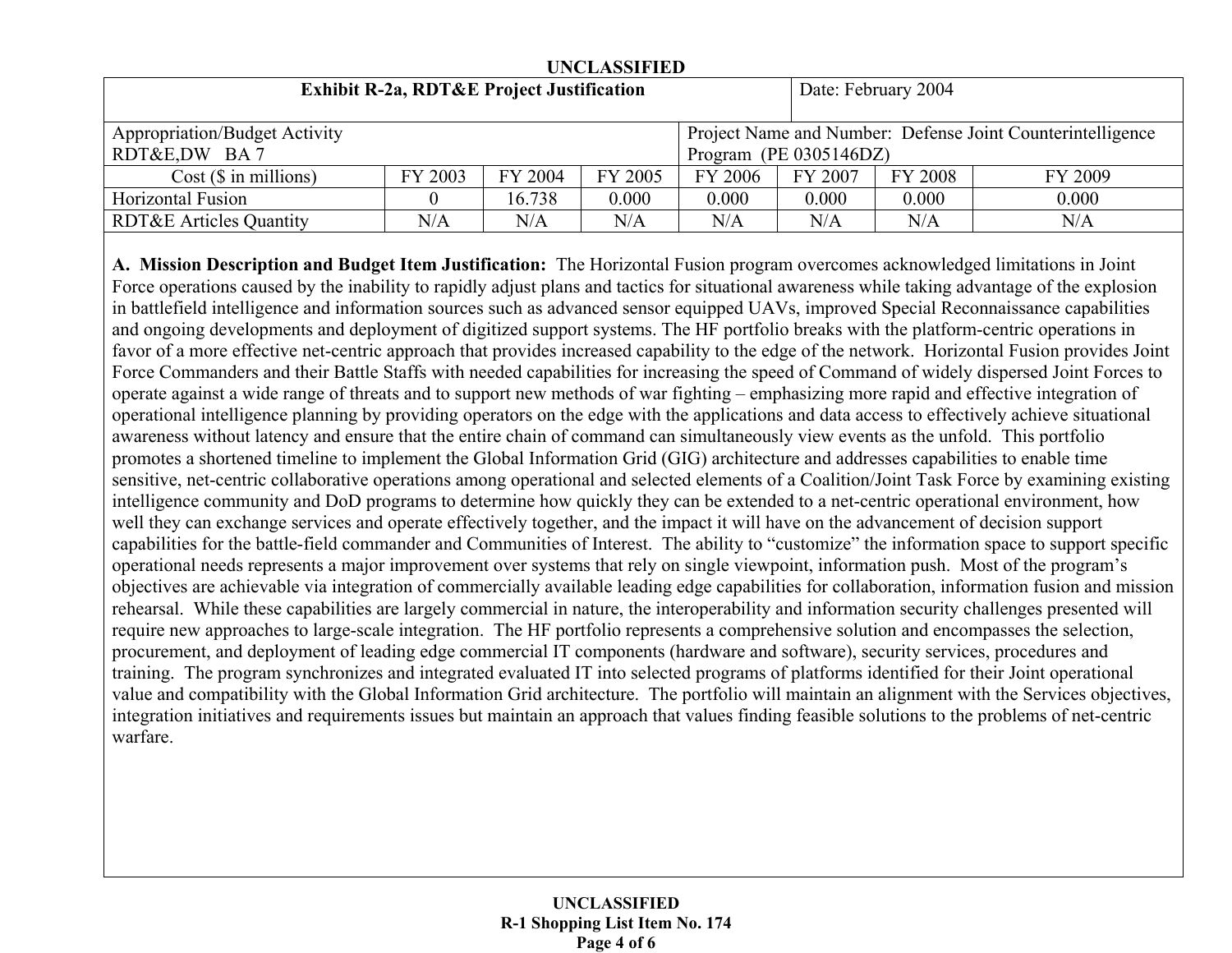| <b>B.</b> Accomplishments/Planned Program                                                                                                                                                                                                                                                                                                                                    |          |         |         |  |  |  |  |  |
|------------------------------------------------------------------------------------------------------------------------------------------------------------------------------------------------------------------------------------------------------------------------------------------------------------------------------------------------------------------------------|----------|---------|---------|--|--|--|--|--|
|                                                                                                                                                                                                                                                                                                                                                                              | FY 2003  | FY 2004 | FY 2005 |  |  |  |  |  |
| Accomplishment/ Effort/Subtotal<br>Cost                                                                                                                                                                                                                                                                                                                                      | $\theta$ | 16.738  | 0.000   |  |  |  |  |  |
| <b>RDT&amp;E Articles Quantity</b>                                                                                                                                                                                                                                                                                                                                           | N/A      | N/A     | N/A     |  |  |  |  |  |
| FY 2003 Accomplishments: Not applicable<br>FY 2004 Accomplishments:<br>- Improved ISR/NTM interoperability and cross-functional operational processes at the JTF and below level<br>- Expanded fusion of algorithms to address all intelligence data feeds<br>- Investigated participation in DoD and Service live-fire and exercise events<br>FY 2005 Plans: Not applicable |          |         |         |  |  |  |  |  |
| C. Other Program Funding Summary:<br>Total<br>To<br>FY03 FY04 FY05 FY06 FY07 FY08 FY09<br>FY02<br>Complete<br>$\frac{\text{Cost}}{\text{Cost}}$<br>Not applicable<br><b>Acquisition Strategy.</b> Not applicable.                                                                                                                                                            |          |         |         |  |  |  |  |  |